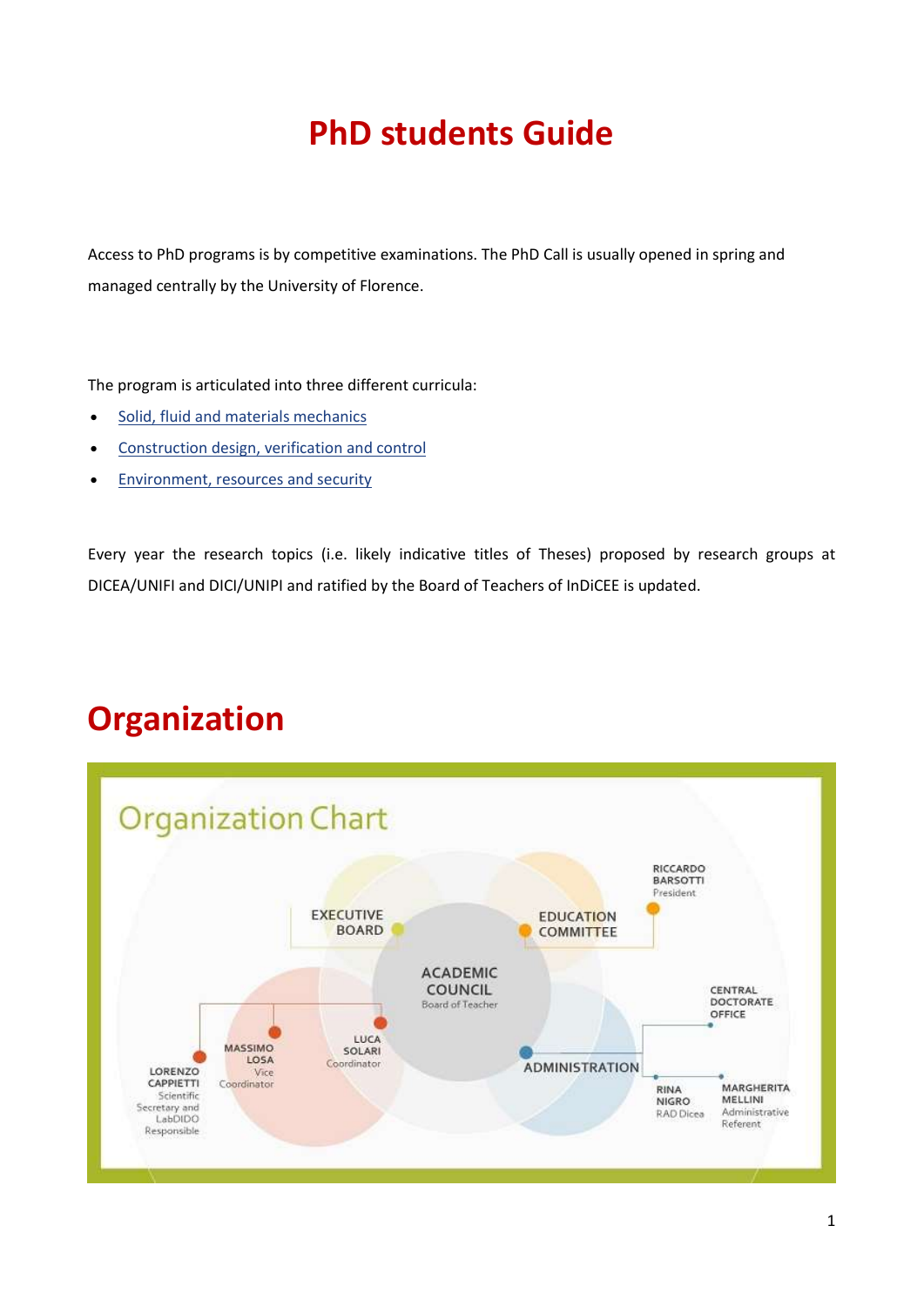Every program has a coordinator and a vice coordinator. Then, there is the Academic Council, the plenary board composed by professors, who eventually approves any request concerning the careers of the PhD students, and an Executive Board.

The Education Committee organizes the didactic offer and manage the requests of credits recognition.

For the Administration side, there is an administrative referent of the Doctoral Program and the Administrative Responsible of the Department. For any issue which concerns the career, you can also contact the Doctorate Research office of Unifi.

More information here: <https://www.indicee.unifi.it/vp-103-organization.html>

### **Rules and Regulation**

The program follows principally two Regulations of the University of Florence:

- Regulation for the accreditation, establishment and functioning of the Research Doctorate **courses** (Regolamento per l'accreditamento, l'istituzione e il funzionamento dei corsi di Dottorato di Ricerca) - [Italian version](https://www.unifi.it/upload/sub/statuto_normativa/dottorato_dal_xxix.pdf)
- **Rules for deposit of the PhD thesis** (Regolamento per il deposito della tesi di Dottorato) [Italian](https://www.unifi.it/upload/sub/statuto_normativa/Regolamento%20per%20il%20deposito%20della%20tesi%20di%20Dottorato.pdf)  [version](https://www.unifi.it/upload/sub/statuto_normativa/Regolamento%20per%20il%20deposito%20della%20tesi%20di%20Dottorato.pdf)

### **Training Program**

Students should collect at the end of the path of 3 years at least 45 credits in training courses and 6 credits (36 h) in soft and complementary skills.

For the training courses the PhD student should follow this table: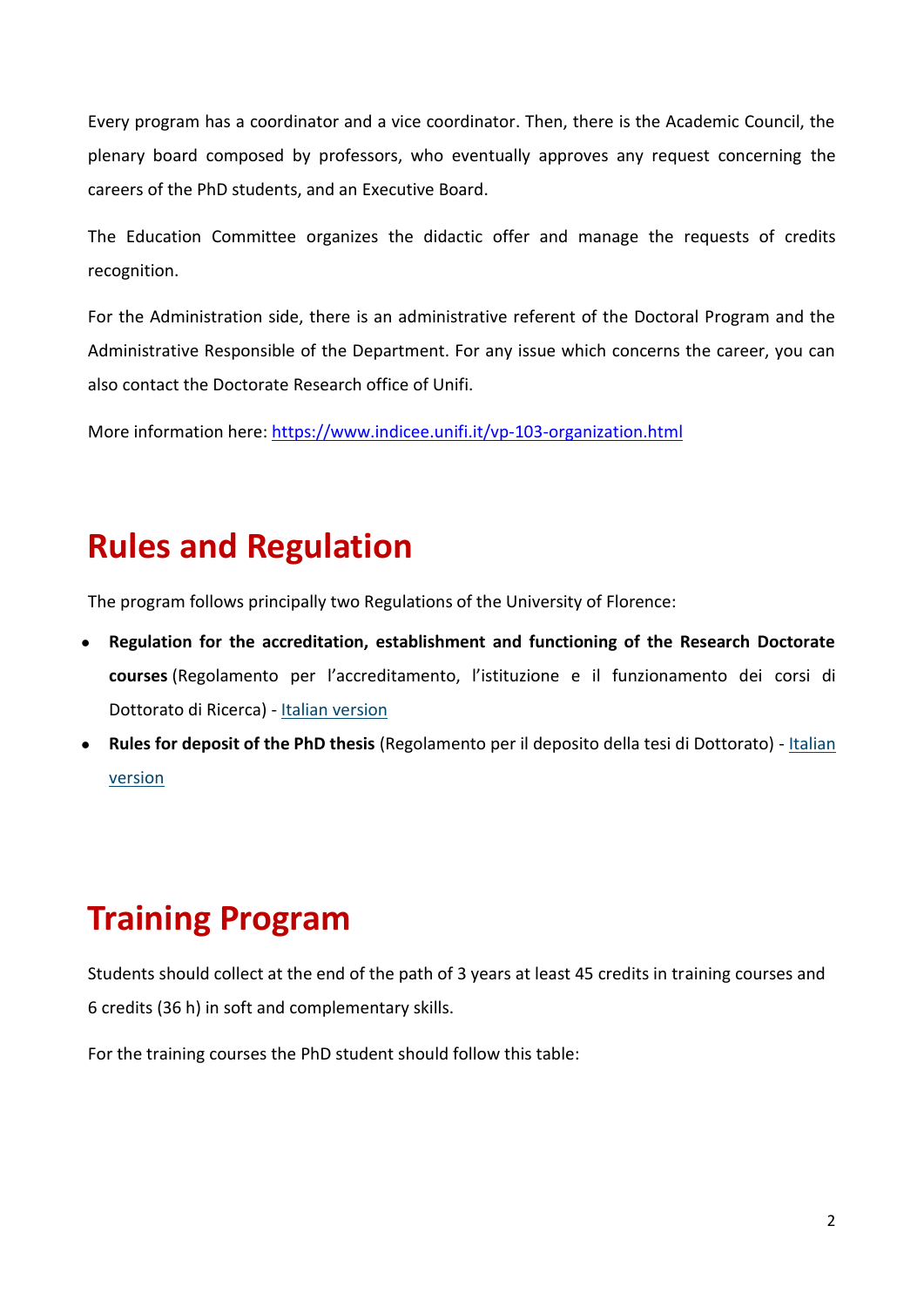| <b>INTERNAL COURSES</b><br>MIN 30 CFU (MAX 45 CFU)<br>Min 20 CFU in basic courses and the<br>rest in specialistic courses | <b>EXTERNAL COURSES</b><br><b>MAX 15 CFU</b>                                                                                                                                  | <b>SOFT SKILLS</b><br>6 CFU        |
|---------------------------------------------------------------------------------------------------------------------------|-------------------------------------------------------------------------------------------------------------------------------------------------------------------------------|------------------------------------|
| <b>Possibilities</b>                                                                                                      | <b>Possibilities</b>                                                                                                                                                          | <b>Mandatory since XXXIV Cycle</b> |
| 1) Seminars - from 2 h to 4 h, from<br>0,5 to 1 CFU, 1 cfu/4 h                                                            | 1) External Seminars - from 2 h<br>to 4 h, from 0,5 to 1 CFU, 1 cfu/4 h -<br>max 3 CFU                                                                                        |                                    |
| 2) Short Courses - from 4 h to 8 h,<br>from 1 to 2 CFU, 1 cfu/4 h                                                         | 2) External Courses - 1 cfu/4 h                                                                                                                                               |                                    |
| 3) Long Courses - from 8 h to 20 h,<br>from 2 to 10 CFU, 1 cfu/2 h                                                        | 3) Curses of Master degree<br>programs - max 8 CFU - same CFU of<br>the original courses                                                                                      |                                    |
| <b>Registration of participation in advance</b>                                                                           | Training plan approved before and after by the supervisor, final approval of the Didactic Commission<br>Verification of learning (positive judgment otherwise no recognition) |                                    |

Verification of learning (positive judgment otherwise no recognition)

If your study plan follows the previous table, you can ask for the credits recognition at the end of all courses.

If your study plan needs to be different for research motivations, write an email with your tutor to the President of the [Education Committee,](https://www.indicee.unifi.it/vp-167-education-committee.html) prof. Riccardo Barsotti (riccardo.barsotti(at)unipi.it) to get the approval.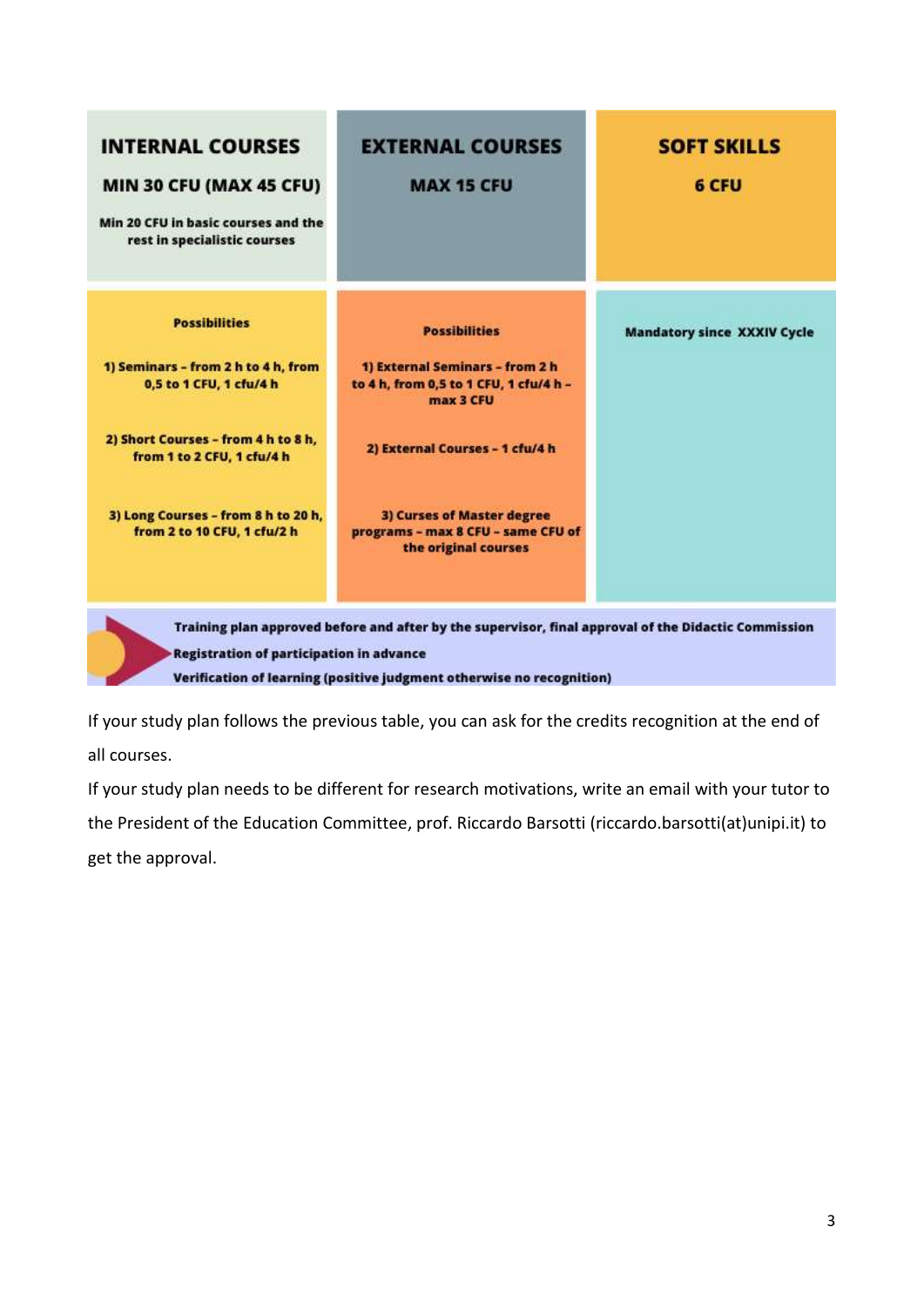### **Courses abroad and credits recognition**



The PhD student presents to the secretariat a report with all the external certificates of attendance, the certificates of the internal courses are provided by the secretariat. The Teaching committee examines the documentation and gives the final approval through a formal letter of the President.

### **Soft and Complementary Skills**

The University of Florence organizes a **training of Soft and Complementary Skills** dedicated to the Doctoral Students in order to answer to the increasing request, in the field of scientific research and on a highly specialized job market, of technical and relational skills (teaching, linguistics, statistics, IT, legislation, etc.).

**From the XXXIV cycle, students must acquire at least 6 ECTS (or 36 hours total over the threeyear period) for participating in these courses**.

The offer is varied and articulated: individual modules and cycles of lessons. There are English language courses and courses on scientific communication in the main exchange languages (French, German, Portuguese, Spanish, Italian, English).

The choice of the activities can be adapted for any students' specific formation.

- **Visit the [dedicated page on the UNIFI Web site](https://www.unifi.it/p385.html)**
- **Access to the online platform for [enrolling to the courses](https://sol.unifi.it/TestAttitudinali/TestAttitudinali)**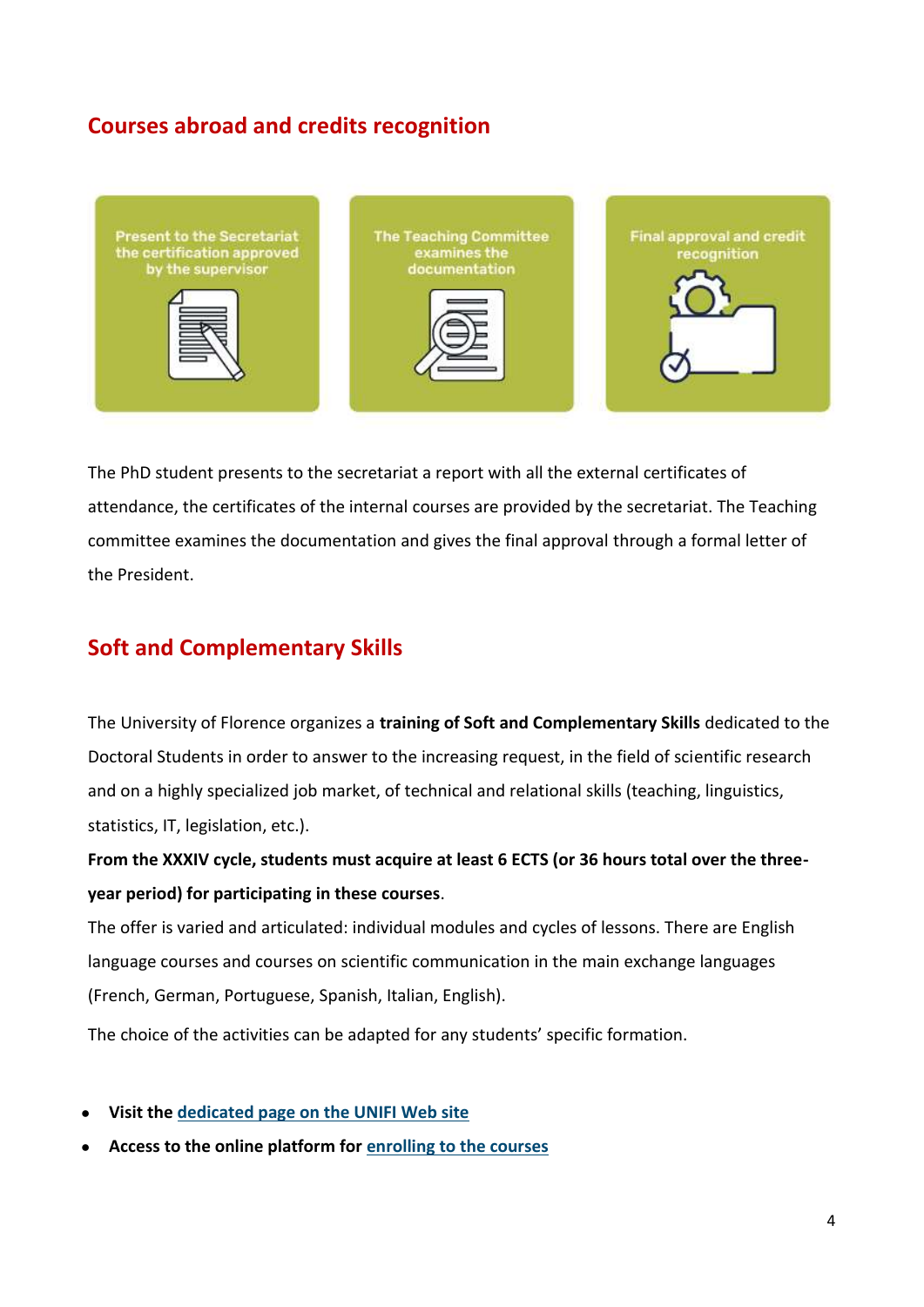### **Mission**



You are on mission when you travel in Italy (outside Florence) or around the world for more than 4 hours for reasons linked to your research.

Here the link to access to the Mission App: **<https://websol.unifi.it/missioni/>**

#### **Follow this simple tips:**

- Try to limit the use of private vehicles to the specific conditions provided
- Always deliver the original documentation to the secretariat
- Be sure about the resources available before the authorization (ask to Dr Margherita Mellini)
- Request the authorization even without refund, to be covered by the insurance in any case
- If the mission is abroad fill the forms related to the increasing of the scholarship (if entitled -

check the funds for mobility) and the validity for the period of staying abroad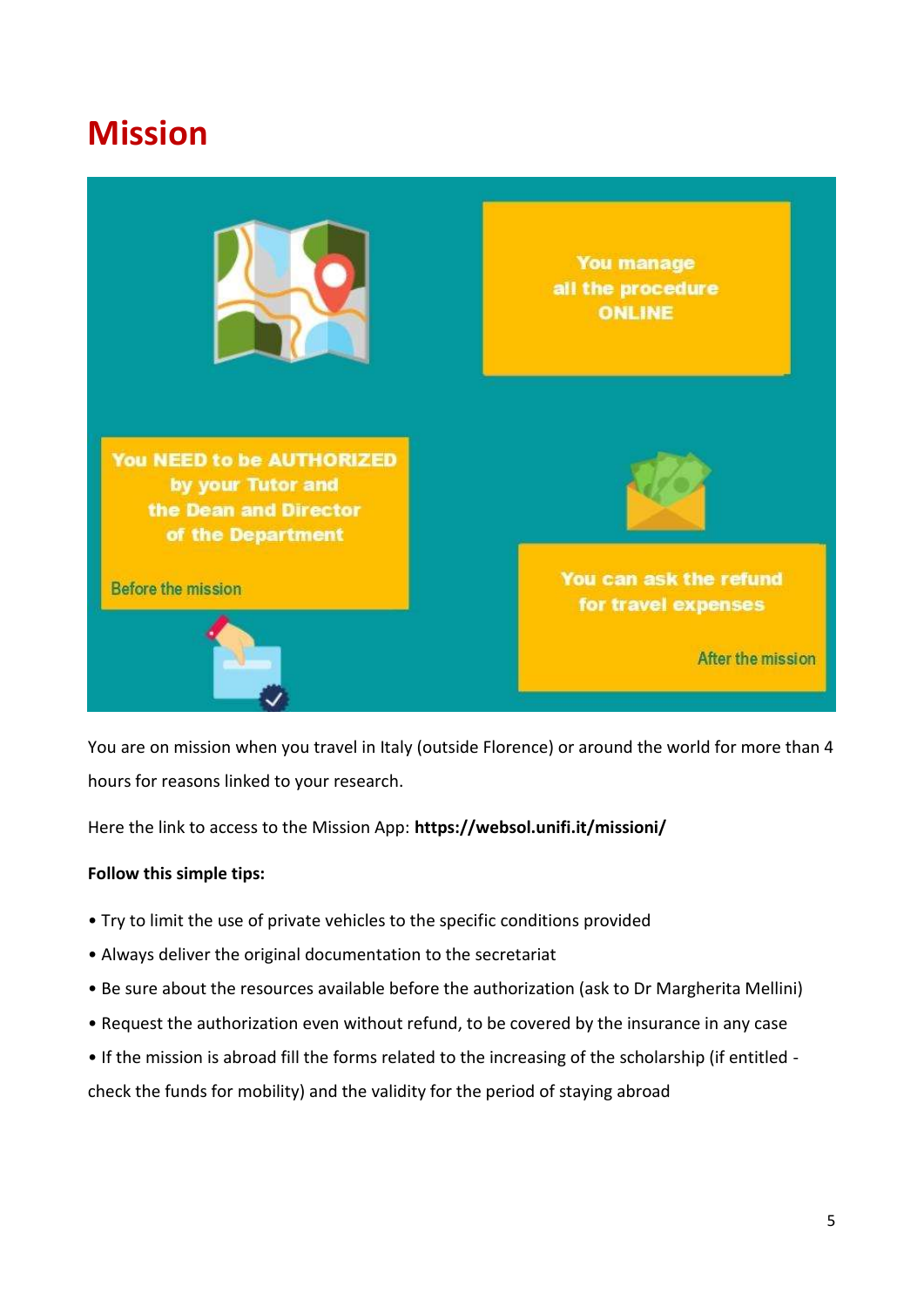### **Funds for mobility**



#### **This fund is not available for visiting students.**

Art. 14 comma 6 of the UNIFI Doctorate Regulation - From the second year each doctoral student (with and without scholarship but not visiting students) is assured a fund for mobility for 'research activity in Italy and abroad' – of about 3.100 euros (in the two years).

The council requires the students to **propose a plan of the expenses at the second year** to be agreed with the supervisor, in order to use wisely and in a timely manner this resource. For the COVID19 emergency the type of expenses allowed was extended, as long as they are "relevant to the student's educational path":

1. Publication costs of journal articles (only if in open access mode)

2. software licenses

3. registration and participation, even remotely, to: training courses and language courses, even remotely, "single courses" or other paid courses at universities (not only by your home university), conferences and workshops even remotely

- 4. costs incurred for the language revision of articles and/or thesis
- 5. laboratory consumables

6. Inventory assets, costing even more than € 516.46 euros, excluding VAT: laboratory equipment and computer equipment.

However, other expenses may be needed, of a different nature to those indicated above and for which the relevance to the training course can be demonstrated, and within the budget allocated upon the fund for mobility.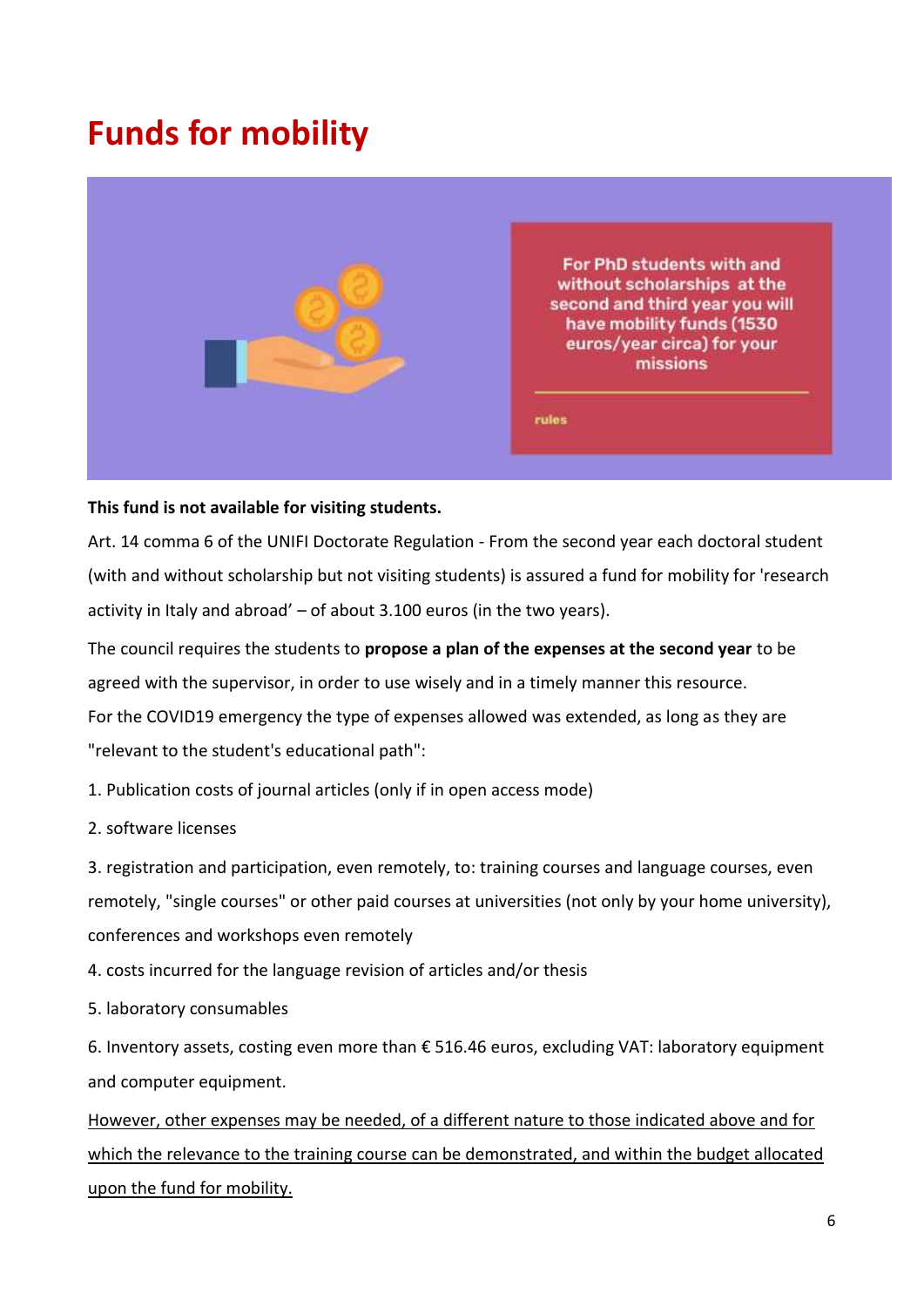

**In this case there are special forms for authorization and confirmation** that should be sent after, with the exact period spent abroad.

The confirmation should be sent for every month within the 7th day of the month after to be sure to have the increasing in the first month available.

In case you forgot to send the confirmation in time, you are going to receive the increasing in the first payment available.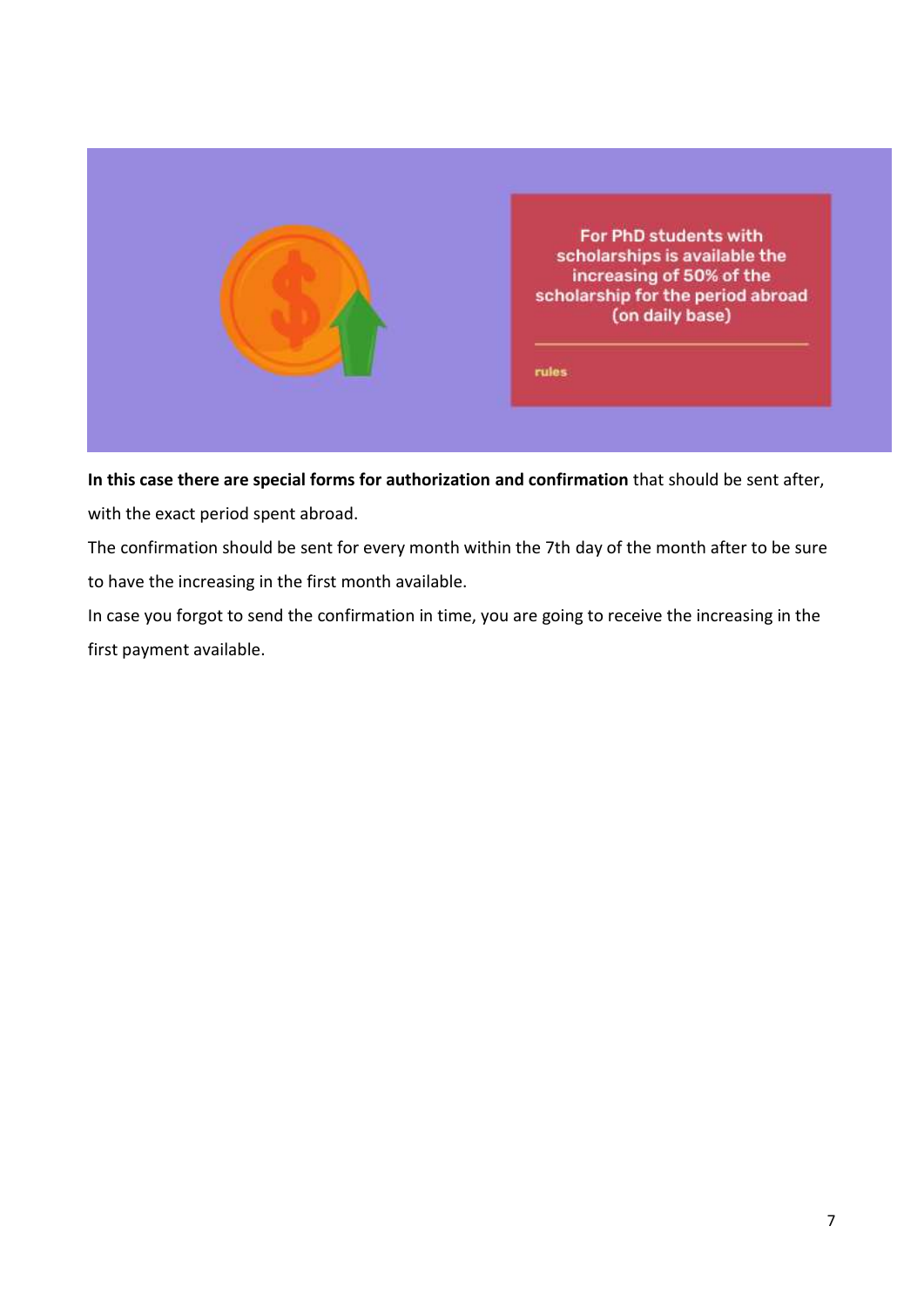## **Compatibility**





Please download the form for the request of compatibility and contact the administrative referent to know the next meeting of the Academic Council.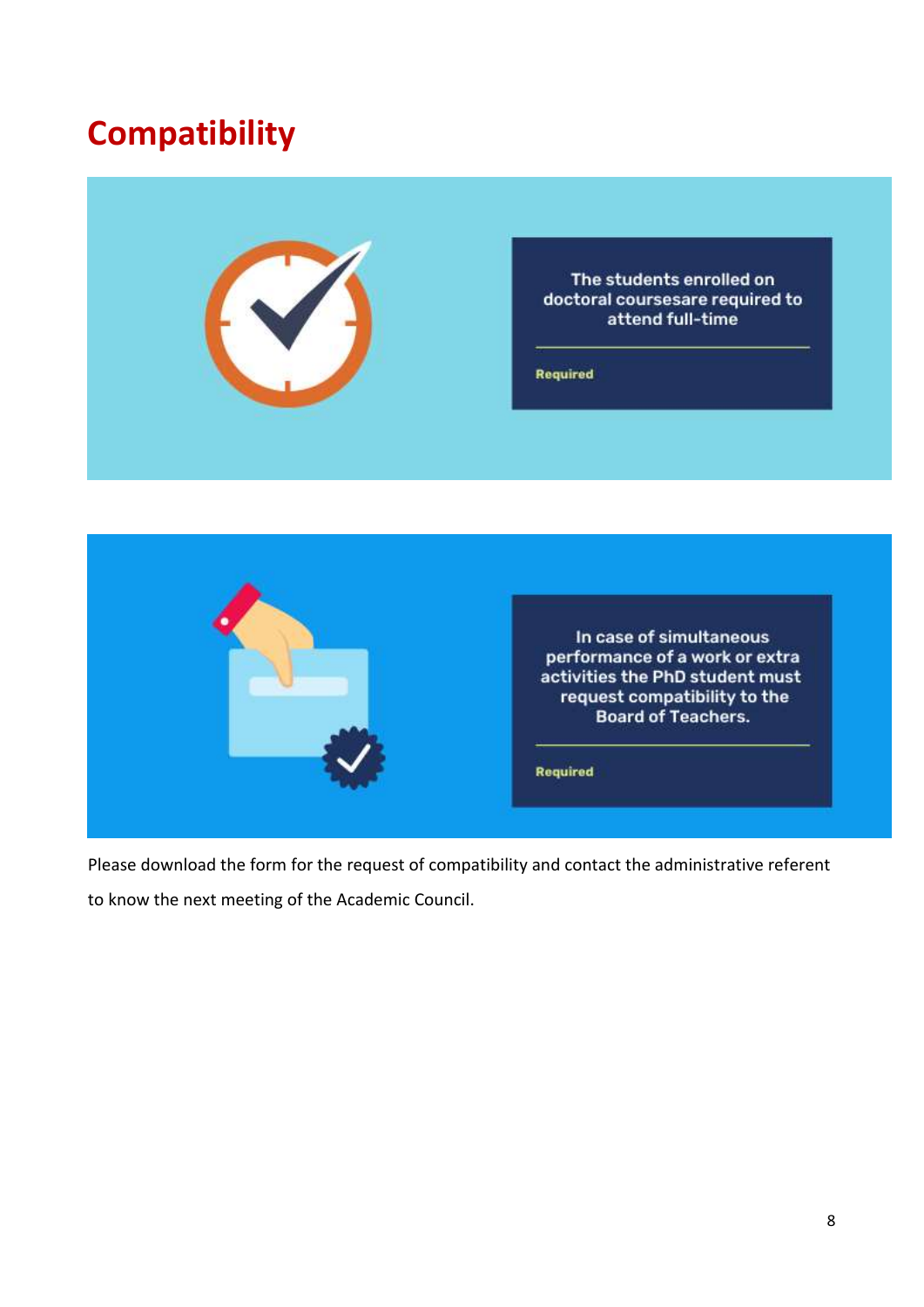### **Insurance**

All the users of the **Dept.** are invited to join the **ACCIDENT INSURANCE.** (optional, it covers

some cases excluded from INAIL insurance for accidents at work)

**Membership by** paying the 6.50 euro fee on Pago Pa - "Polizza infortuni periodo 01/10/2021-29/03/2022"

A copy of the paid payment must be delivered to the **Doctorate Office Unifi** 

The payment of the accident insurance premium ( $\epsilon$  6.50) on voluntary membership must be made through the PagoPa system (no longer through payment to the University's postal code).

PagoPA is the system for electronic payments created by the Agency for Digital Italy (AGID) and provided by the Digital Administration Code and D.L. 179/2012, mandatory from 1 March 2021. So to make the payment you should connect to IRIS platform by Tuscany

Region <https://iris.rete.toscana.it/public/> and use the code 050001 for the central administration of Unifi - Università di Firenze.

If the subject is a foreigner, the payment can be made on IRIS as a spontaneous payment pagamento spontaneo. A user without a tax code (e.g. foreign guests, foreign suppliers can make the spontaneous payment by entering the string "ANONYMOUS - anonimo" in the form field that it usually contains the tax code. (The field that contains the tax code has the label "Tax ID" because it is also expected to accept the VAT number for companies or professionals).

**Please keep the receipt as proof of the insurance.**

**[Here more information for the payment: Stipula della Polizza Infortuni | Dipartimento |](https://www.dicea.unifi.it/vp-726-stipula-della-polizza-infortuni.html)  [Dipartimento di Ingegneria Civile e Ambientale \(DICEA\) | UniFI](https://www.dicea.unifi.it/vp-726-stipula-della-polizza-infortuni.html)**

From March 30th the University of Florence will propose another insurance with a new company.